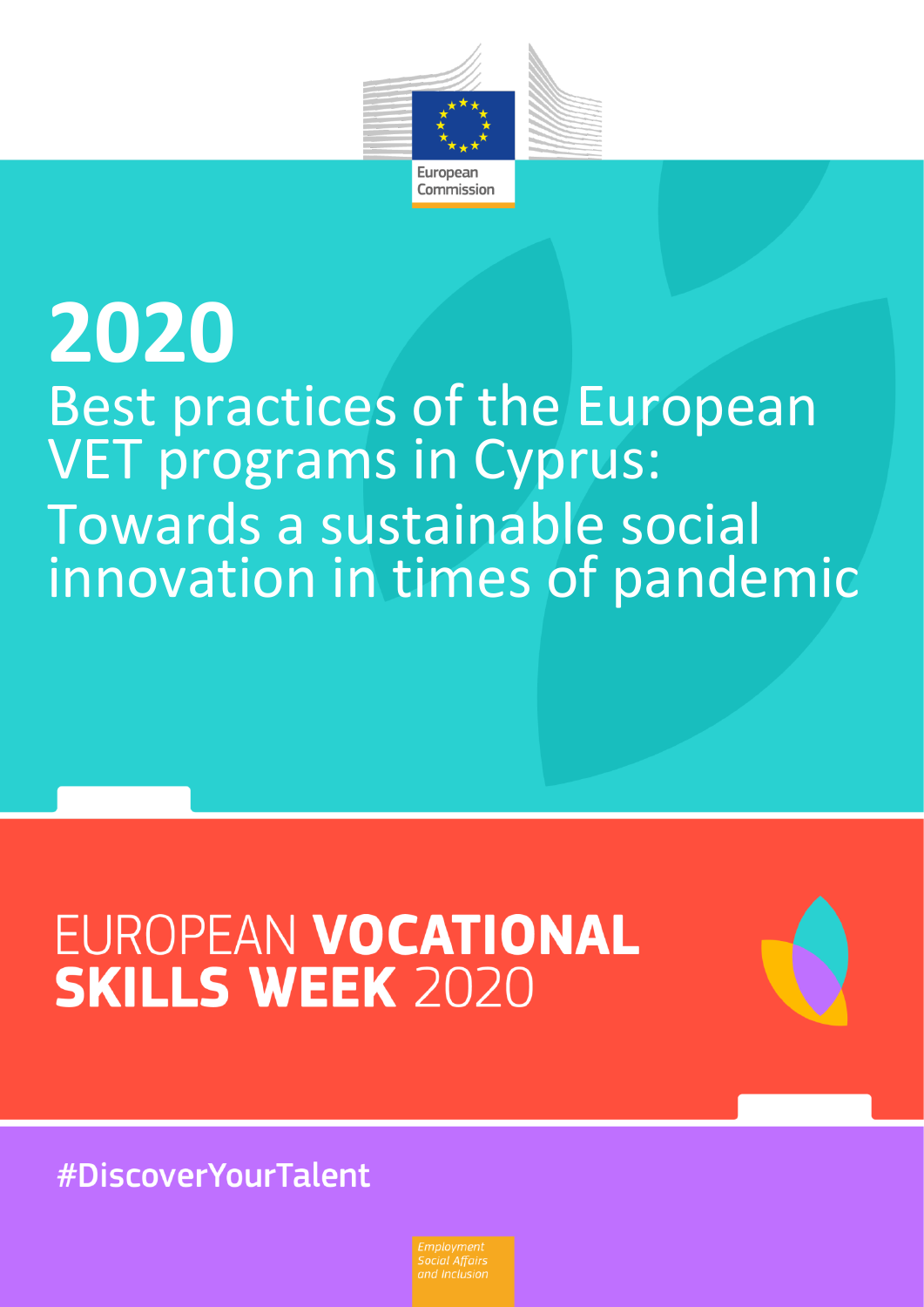# **EUROPEAN VOCATIONAL SKILLS WEEK**

European Vocational Skills Week is an annual initiative of the European Commission to raise awareness of the benefits of vocational education and training (VET). The motto of the initiative is **Discover Your Talent!**

The theme of the campaign this year is **VET for Green and Digital Transitions**, in line with the Commission's priorities on a European Green Deal and a Europe fit for the digital age. With the coronavirus pandemic having seriously disrupted all forms of education and training, there is an opportunity to take a fresh approach to VET, making it more modern, attractive, flexible and relevant.

In 2020, the Week takes place from 9 to 13 November in Berlin (partly in-person, partly on-line). There will also be events/activities throughout the year at local, regional and national level in the 27 EU Member States, EFTA and EU candidate countries, as well as projects supported by the European Training Foundation.

These events/activities – many of them online due to COVID-19 restrictions – will showcase the immense opportunities that VET offers young people, adults, companies, and other stakeholders. Every person, regardless of age or background, has talent. VET can provide them with the practical skills, knowledge and competences they need to succeed in the job market and in society.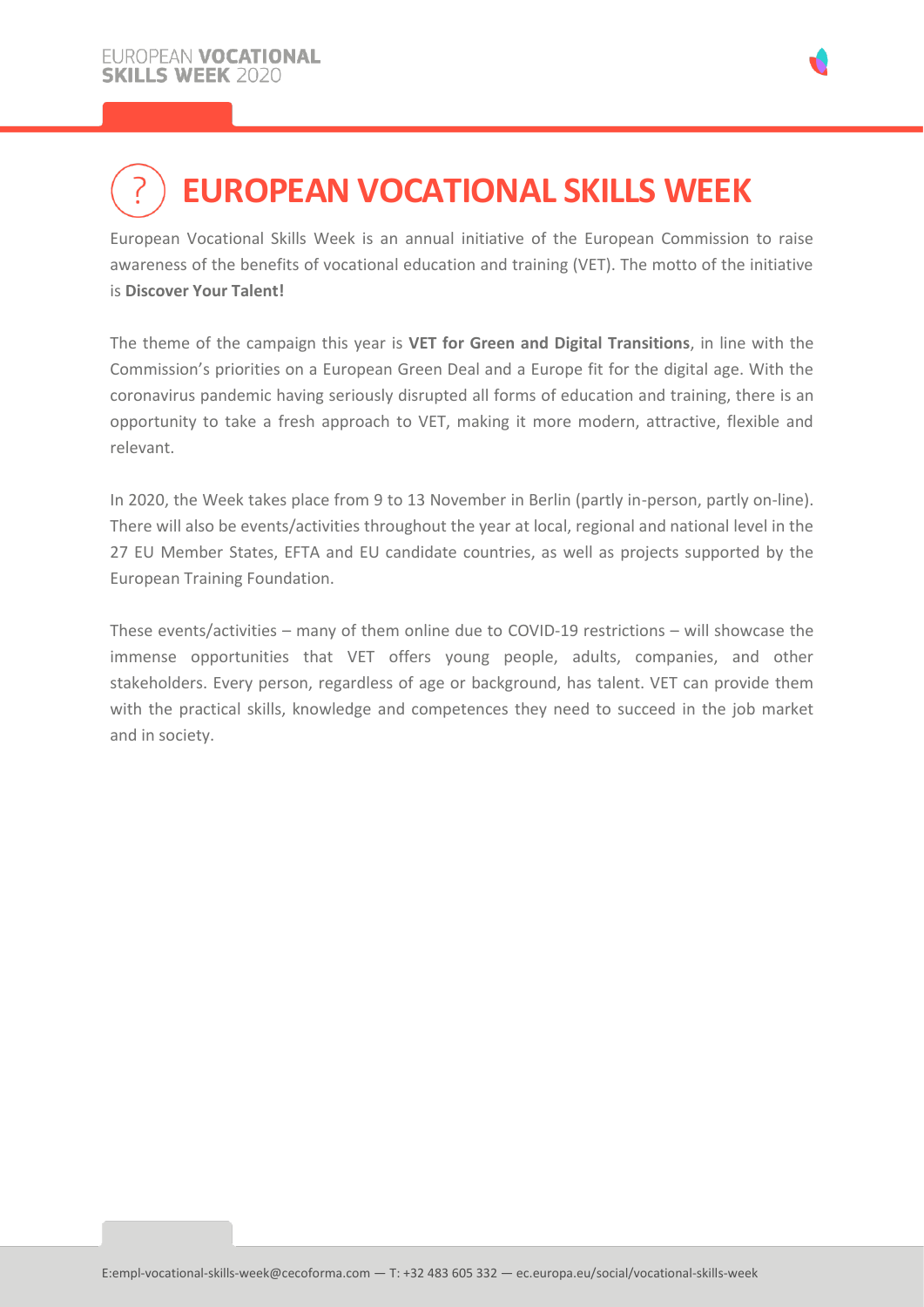

**INNOVATION IN TIMES OF PANDEMIC** 

**The event 'Best practices of the European VET programs in Cyprus: Towards a sustainable social innovation in times of pandemic' is taking place as part of the European Vocational Skills Week 2020.**

盾言

13 th November 2020 | 17:30-19:00 CET | Link: https://zoom.us/j/97187655283 Event Organizer: Center for Social Innovation

Facebook event: https://www.facebook.com/events/642763129727287/

- INTRO The Center for Social Innovation (CSI) Cyprus, within the framework of the 5th European Vocational Skills Week 2020, organizes the online event 'Best practices of the European VET programs in Cyprus: Towards a sustainable social innovation in times of pandemic'.
- TYPE OF EVENT Online information campaign, best practices, open discussion **LOCATION** – Nicosia, Cyprus
- **DESCRIPTION** The aim of the event is to present the best practices of the European VET programs in Cyprus, focusing on a wide spectrum of key topics, i.e. digital health literacy, migration and social inclusion, tools for supporting family caregivers' mental health etc. The goal is to re-discover together recipes of success and create a fertile ground for the exchange of good practices, lessons learned, recommendations, and the development of fruitful synergies.

VET promotion - The event will focus on emerging and key VET topics, offering the opportunity to interactively re-discover recipes of success and create a fertile ground for the exchange of good practices, lessons learned, useful recommendations for sustainable programs, and the development of fruitful synergies.

TARGET GROUP - Adult learners, companies/employers/employees, vocational students, professional organisations, social partners, VET providers, trainers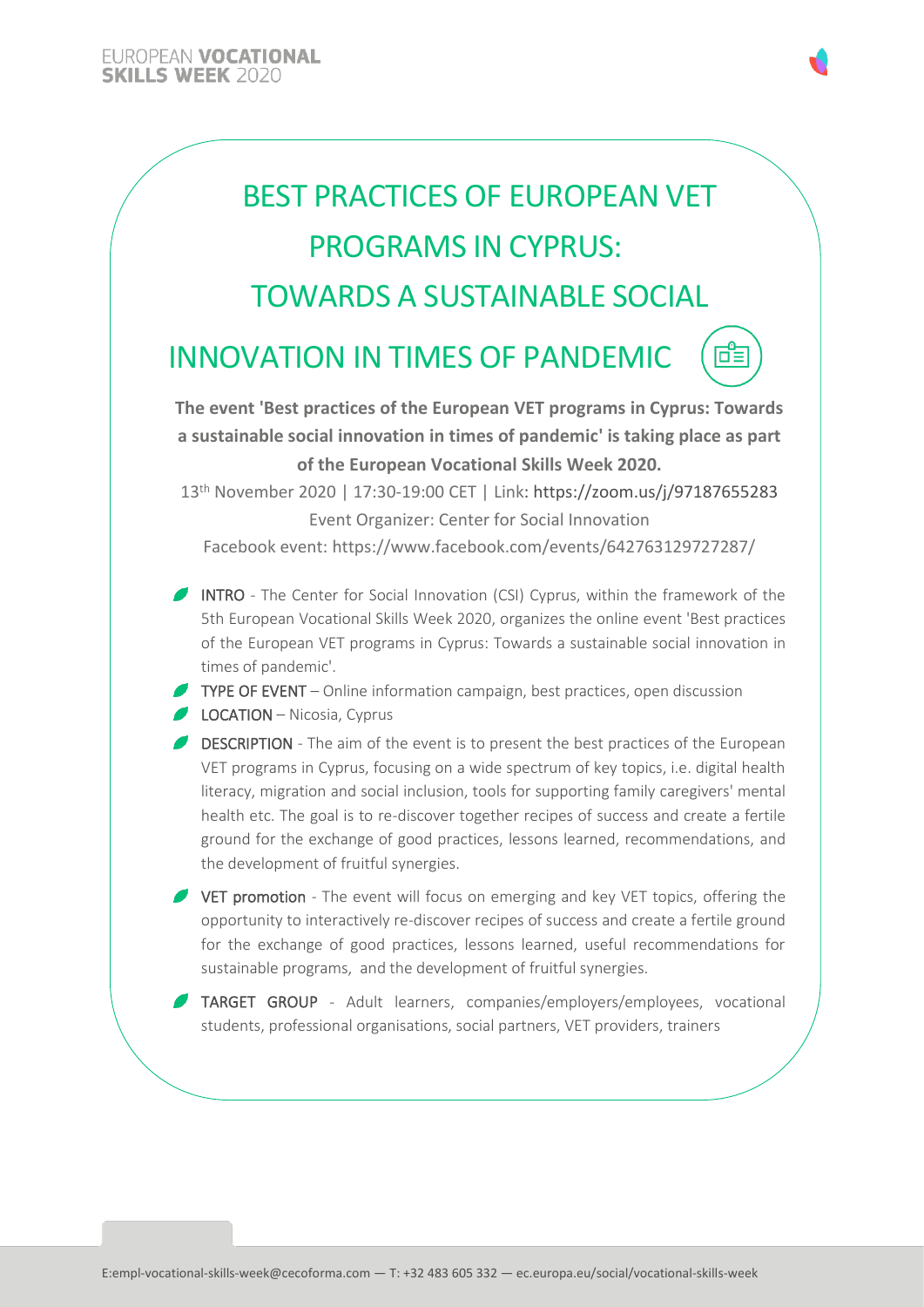



# Social media

### **Use social media to spread your messages about the event**

- Use social media to spread your messages about VET
- Post your own images, videos or key takeaways from the event/activity using **#EUVocationalSkills** and **#DiscoverYourTalent**
- Follow and interact with content from the European Vocational Skills Week channels:



Go live using Snapchat, Facebook Live or Instagram Stories.

## Share Your Story

The European Commission would like to hear about your VET-related experiences to help build a library of stories to inspire others. You can share your story by completing the form at [https://ec.europa.eu/social/vocational-skills-week/success-stories\\_en](https://ec.europa.eu/social/vocational-skills-week/success-stories_en)

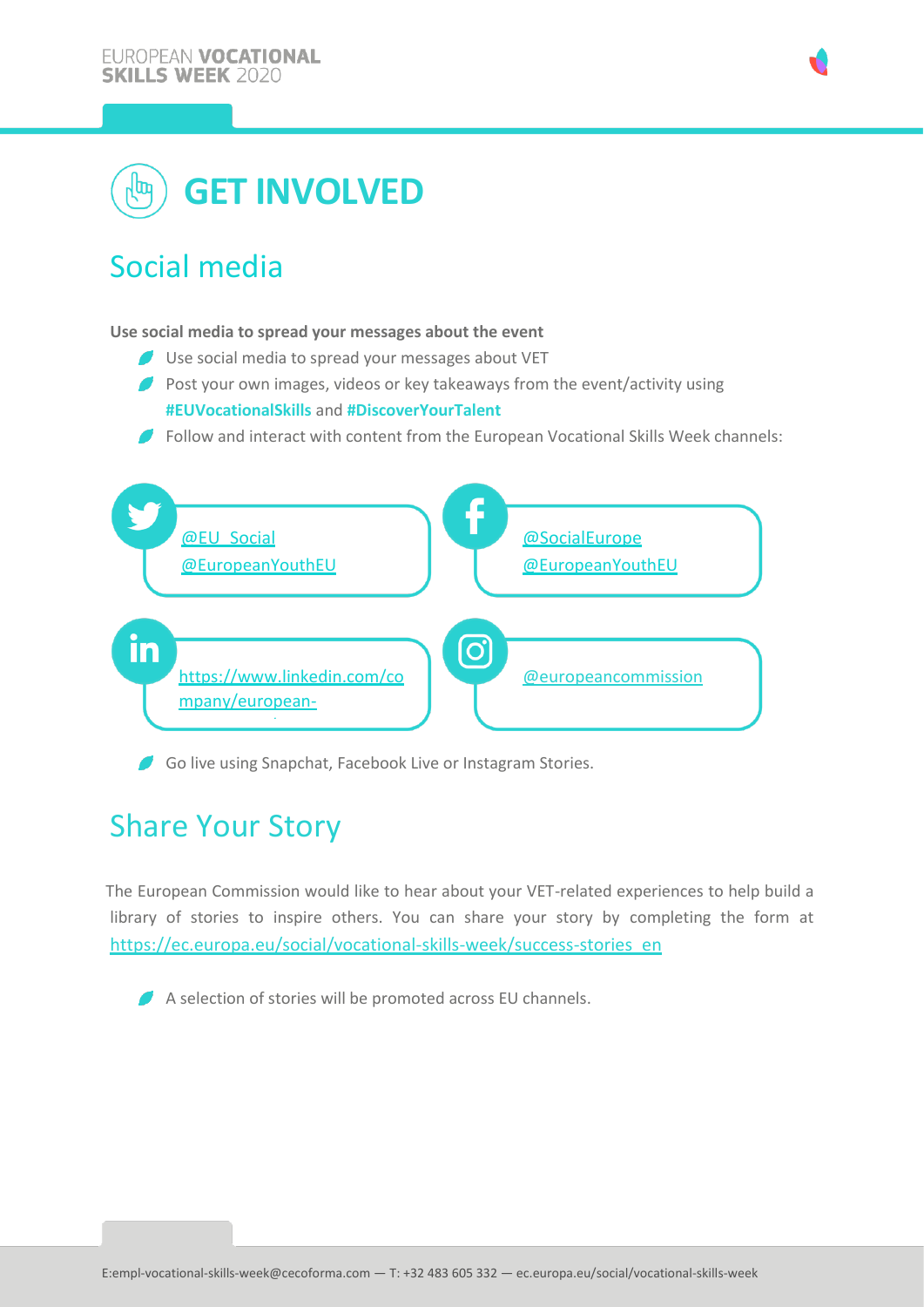

## Discover your potential

Let VET help you discover your unique talents! VET offers a huge range of opportunities and benefits, and can open up new, unexpected possibilities for the future.

# Valuable qualifications

VET will help improve your prospects, with qualifications that are valuable to employers and recognised across industries. It will improve employability and lead to high-quality jobs.

# Opportunities for adult learners as well as young people

If you are an adult learner, VET offers countless opportunities to pursue an interesting, challenging career. Learning throughout life helps increase your employability, develop your personal skills and boost your social opportunities.

## Real-world skills

VET opportunities are responsive to job markets and can be targeted to address skills shortages and bottlenecks. Genuine skills shortages in the EU currently range from plumbers to nursing professionals, accountants to web developers. VET can equip you with skills in these fields that increase your employability and at the same time foster wider economic growth. You can be sure the skills you learn during your VET experience will be valuable, both personally and professionally.

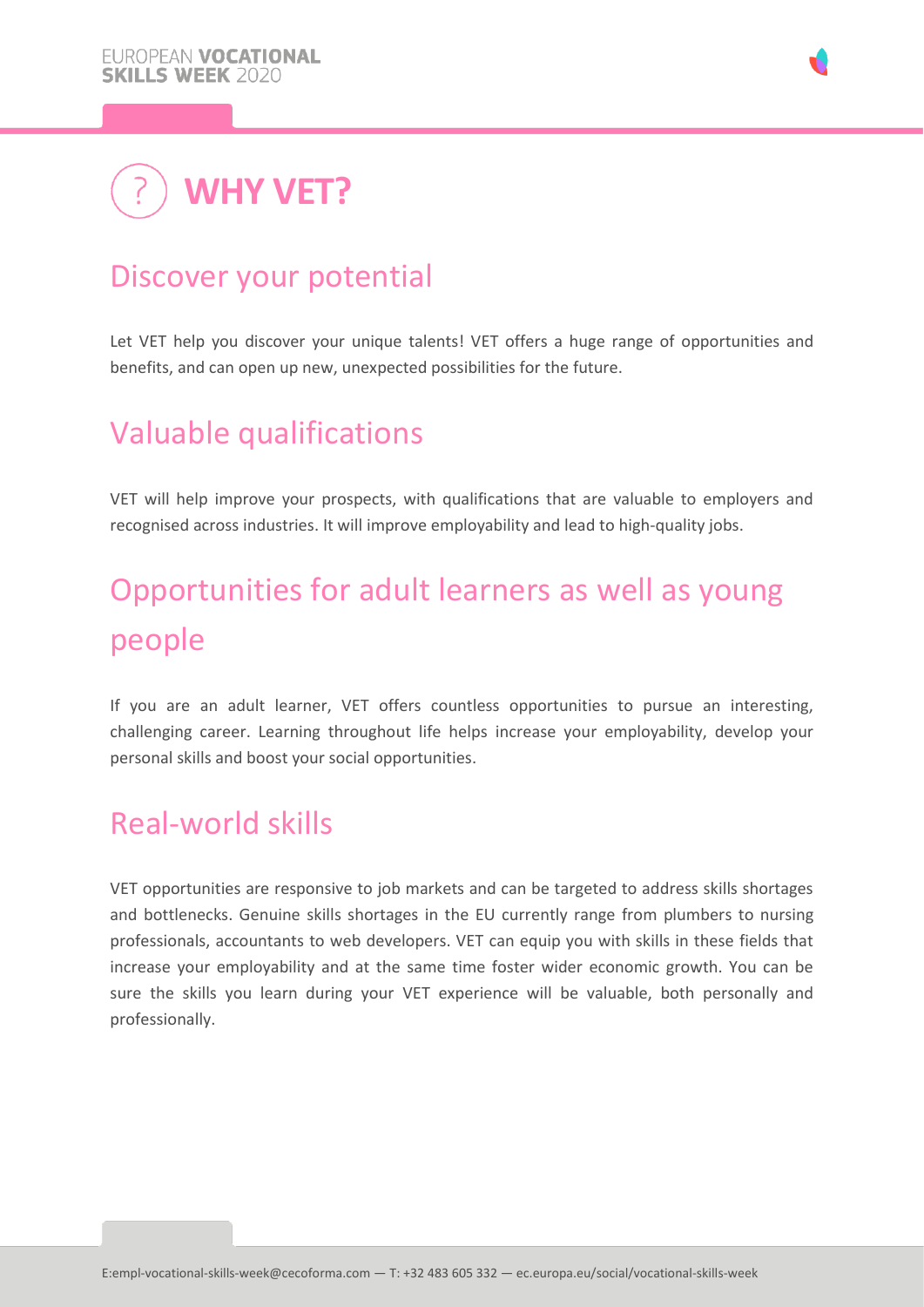

# **AGENDA**

## **Best practices of the European VET programs in Cyprus: Towards a sustainable social innovation in times of pandemic**

| <b>Time</b>     | <b>Activity</b>                                                                                                                                                                                                                                                                                                                                                                                                                                                                                                                                                                                                                                                                                                                                                                                                                                                                                                                                                                                                                                                         |
|-----------------|-------------------------------------------------------------------------------------------------------------------------------------------------------------------------------------------------------------------------------------------------------------------------------------------------------------------------------------------------------------------------------------------------------------------------------------------------------------------------------------------------------------------------------------------------------------------------------------------------------------------------------------------------------------------------------------------------------------------------------------------------------------------------------------------------------------------------------------------------------------------------------------------------------------------------------------------------------------------------------------------------------------------------------------------------------------------------|
| $17:30 - 17:45$ | Introduction                                                                                                                                                                                                                                                                                                                                                                                                                                                                                                                                                                                                                                                                                                                                                                                                                                                                                                                                                                                                                                                            |
| $17:45 - 18:00$ | Best practices of European VET programs in Cyprus:<br>iHeal - Up-Skilling Elders in Digital Health Literacy to prevent<br>marginalization and exclusion<br>Family Caregiver Support - Strategies and Tools to promote<br>$\bullet$<br>caregivers' mental and emotional health<br>Volutoring - Volunteer-based tutoring for low-skilled migrants and<br>$\bullet$<br>refugees<br>Speaker: Panayiota Constanti                                                                                                                                                                                                                                                                                                                                                                                                                                                                                                                                                                                                                                                            |
| $18:00 - 18:20$ | Currently running EU VET programs in Cyprus - A promise for social<br>innovation in times of crisis:<br><b>WECAN</b> - Women's Entrepreneurship CoAches traiNing<br>$\bullet$<br>MOTIVATE: Build up motivation, digital and language skills in migrant<br>$\bullet$<br>adults, to favor work and social inclusion<br>Guest: Annita Tsolaki<br><b>SOCS</b> - Strategic Organisation Counselling using Symbols Visualization<br>$\bullet$<br><b>MHM</b> - Mental Health Matters through Restorative Art<br>$\bullet$<br>Guest: Georgia Nicolaou<br>FENCE - Fighting gENder bias and Contributing to gender Equity<br>$\bullet$<br><b>IIoTNet - Industrial Internet of Things VET Network</b><br>$\bullet$<br>Guest: Annita Eliade, Speaker: Panayiota Constanti<br>CICLO - Boosting Circular Economy skills of the EU services Labor Force<br>$\bullet$<br>ADD-freeTraining - Preventing Smoking, Alcohol and Internet<br>addictions among children and adolescents: a family-oriented training<br>approach for adult learners and educators<br>Guest: Loukia Tsangaridou |
| $18:20 - 18:30$ | EU VET Programs in Cyprus: Important findings                                                                                                                                                                                                                                                                                                                                                                                                                                                                                                                                                                                                                                                                                                                                                                                                                                                                                                                                                                                                                           |
| $18:30 - 18:50$ | Open discussion: Sharing best practices and personal experiences,<br>collecting ideas and recommendations                                                                                                                                                                                                                                                                                                                                                                                                                                                                                                                                                                                                                                                                                                                                                                                                                                                                                                                                                               |
| $18:50 - 19:00$ | Conclusions, networking, farewell                                                                                                                                                                                                                                                                                                                                                                                                                                                                                                                                                                                                                                                                                                                                                                                                                                                                                                                                                                                                                                       |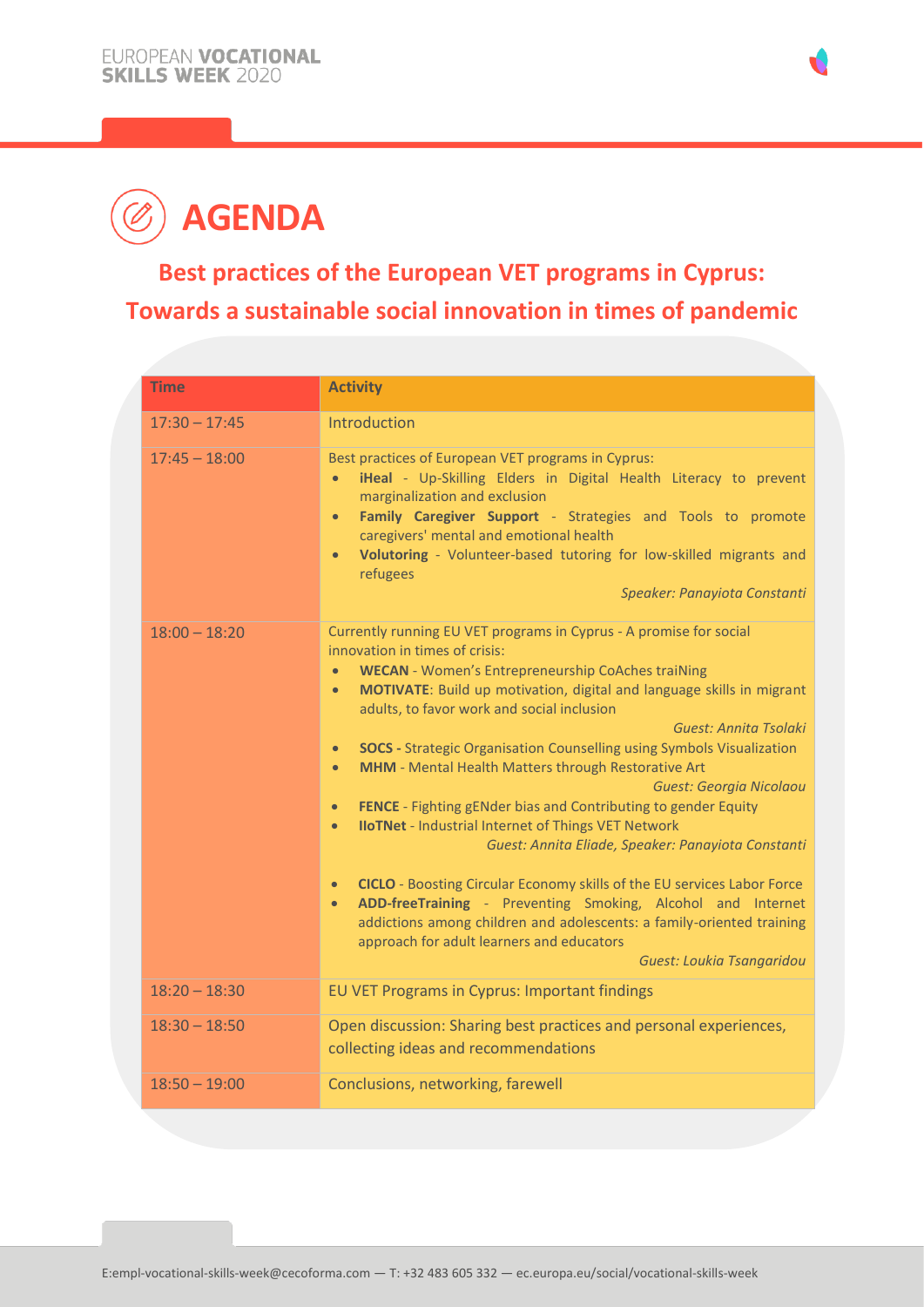

### **Best practices of the European VET programs in Cyprus: Towards a sustainable social innovation in times of pandemic**

13th November 2020, 17:30 - 19:00 CET ZOOM link: https://zoom.us/j/97187655283 Registration form: [https://forms.gle/FnJEmU4gb5rmqepv7](https://l.facebook.com/l.php?u=https%3A%2F%2Fforms.gle%2FFnJEmU4gb5rmqepv7%3Ffbclid%3DIwAR0aG-5Qt1dsLz8dGXcHunlOImE0yZDNk-wSQEgIEaVcX2V0qClwdh44X-A&h=AT2h8G5b9w1vvonMSuAvy2HKcJ5Hj7oQsD-0unZmcilBV3YkQlFfsI5_TAbSp4SyWfo4cCDOoseNoIGV-YuKUjp8wFUw8jDyHr3jMrB6-wmVUe4BYfZ7UuwYE11AoJ1i4w)

### **Main Speaker**

Panayiota Constanti - Senior EU Project Manager, Center for Social Innovation

### **Guests**

Annita Tsolaki - EU Project Manager (CSI), Researcher, Trainer Georgia Nicolaou - EU Project Manager (CSI), Researcher, Trainer Annita Eliade - EU Project Manager (CSI), Researcher, Educator Loukia Tsangaridou - EU Project Manager (CSI), Researcher, Educator

> **Event Organiser** Center for Social Innovation Ltd., Cyprus